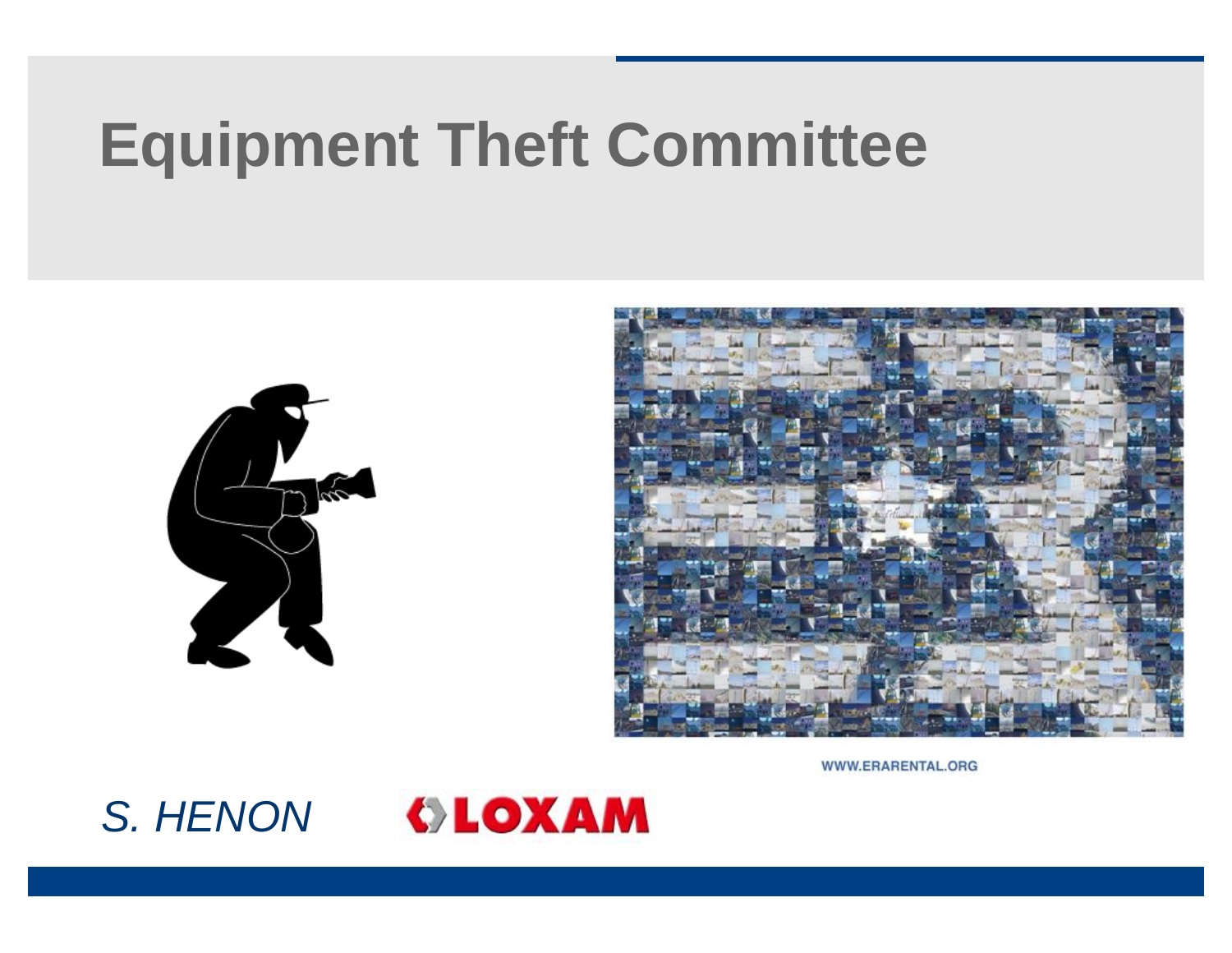

## Reminders

nCommittee created in October 2008 n16 participants, 3 meetings up to now nMission : improve Europe-wide cooperation on combating equipment theft <sup>n</sup> Mapping of existing anti-theft initiatives & systems

n Contact with other organizations and stakeholders <sup>n</sup> European stolen equipment register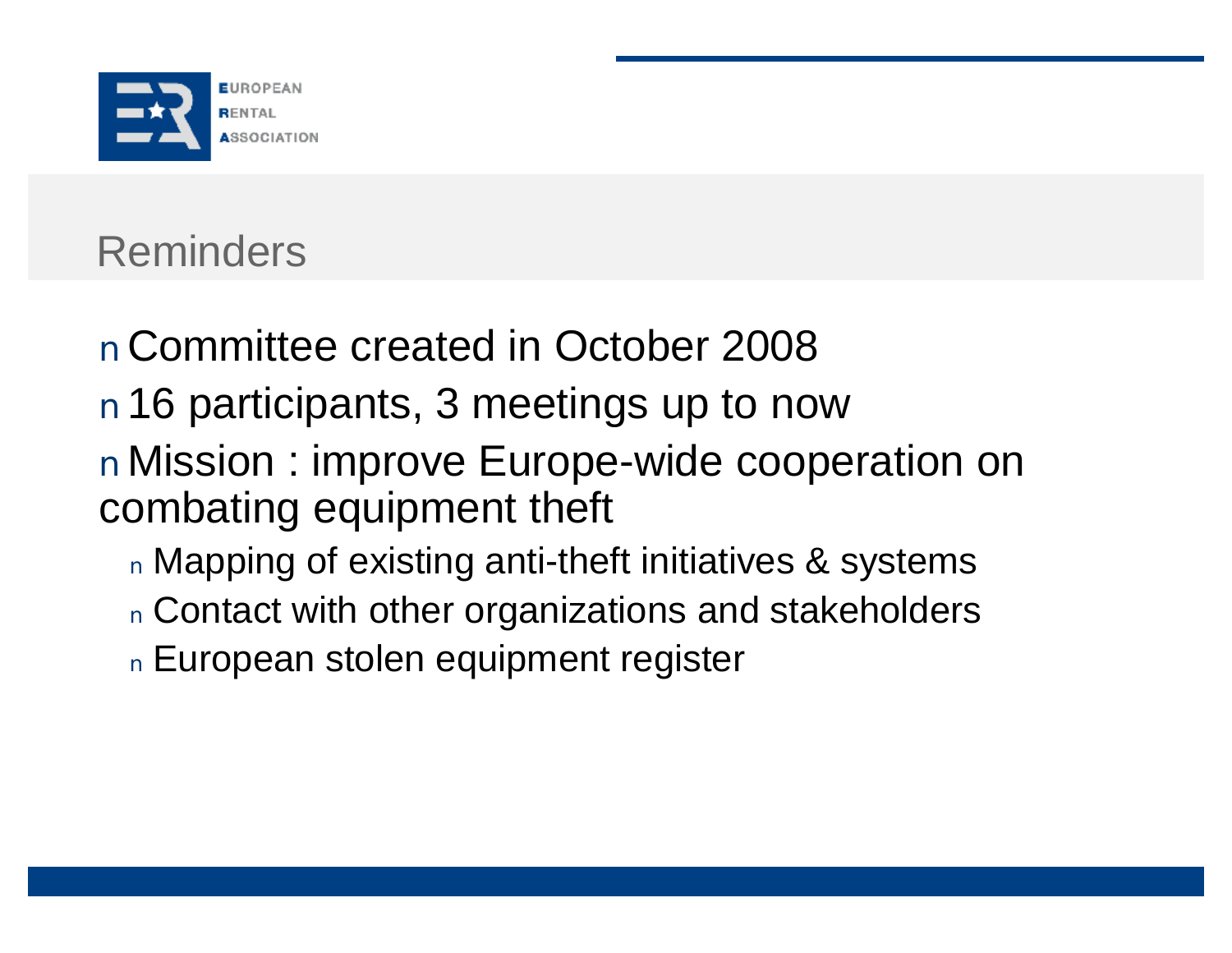

## **Deliverables**

nQuestionnaire to rental associations on anti-theft initiatives

<sup>n</sup> Sensitivity to equipment theft

<sup>n</sup> Initiatives taken by third parties

<sup>n</sup> Major concerns and difficulties

nQuestionnaire to individual rental companies on equipment theft

n Equipment range most exposed to theft

<sup>n</sup> Anti-theft systems

<sup>n</sup> Anti-theft initiatives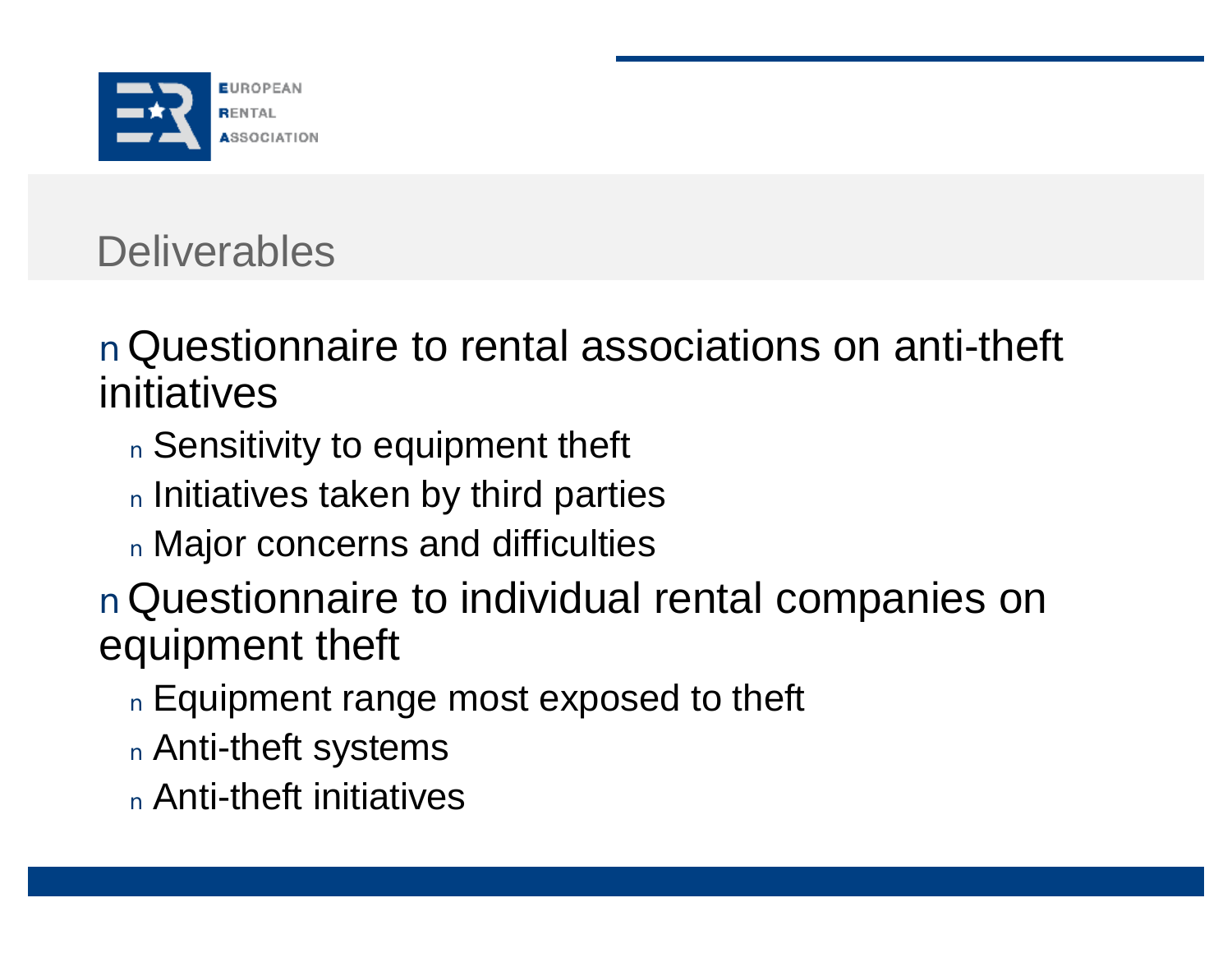

### Questionnaire to rental associations

#### n Main findings

- <sup>n</sup> Answers from all countries but Spain
- n Equipment thefts -among which illegal appropriation- are a European issue for rental companies
- <sup>n</sup> UK & the Netherlands are active and ahead
- <sup>n</sup> Very few commitment from the police and insurance companies (but UK)
- <sup>n</sup> Stolen equipment registers exist in some countries but update is an issue
- <sup>n</sup> Hardly any pre-registration scheme of equipment
- <sup>n</sup> Expectations from ERA
	- n Trigger European cooperation with manufacturers, authorities...
	- n Implement registration scheme and stolen equipment register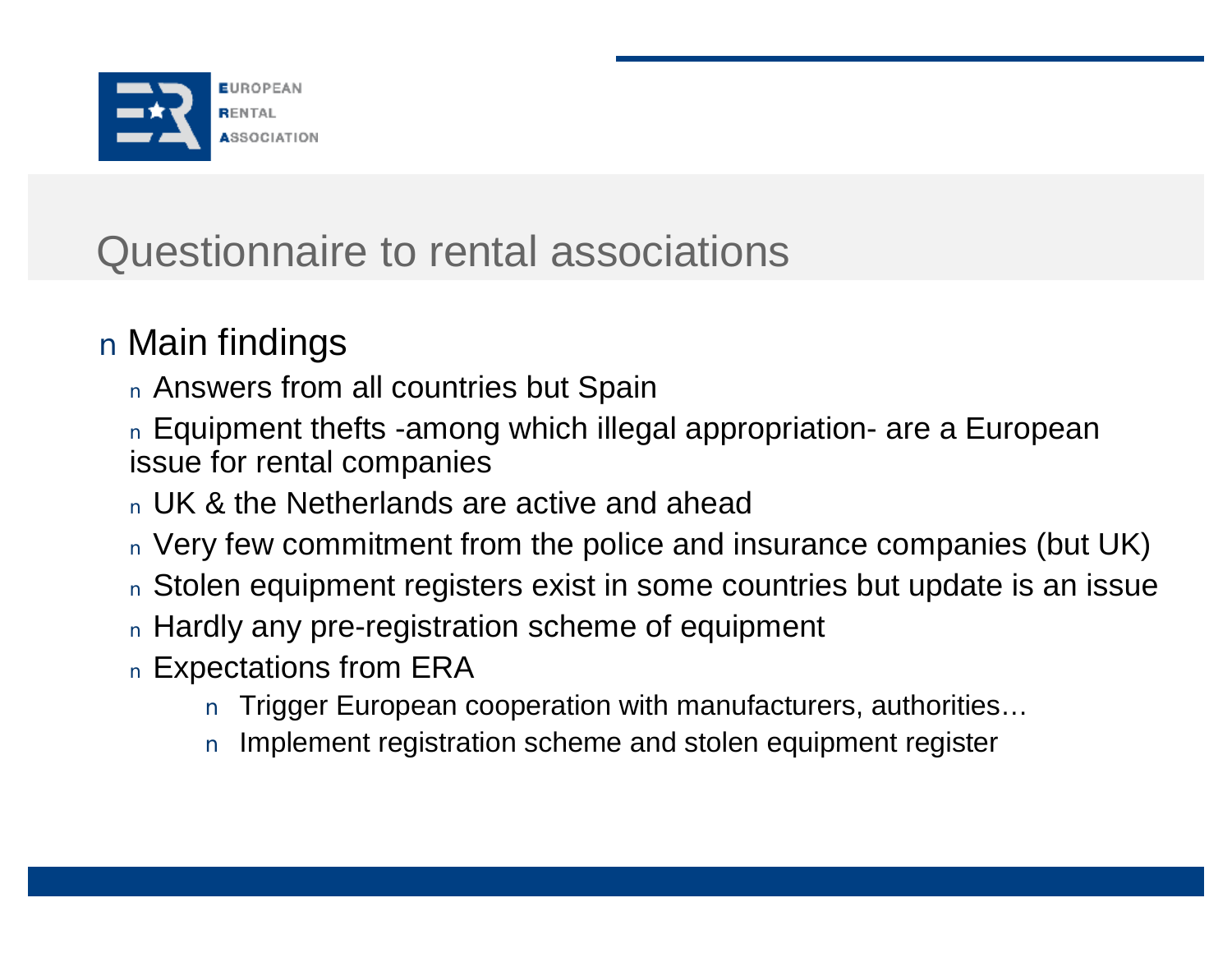

## Questionnaire to individual rental companies

#### n Main findings

- <sup>n</sup> Only 34 replies from 5 different countries
- <sup>n</sup> Non consistent statistics
- <sup>n</sup> Highlights
	- n Top most stolen machines
		- n Excavator < 6 tons
		- n Telehandlers
		- n Generators < 50KVA
		- n General tools
	- n Use of anti-theft systems

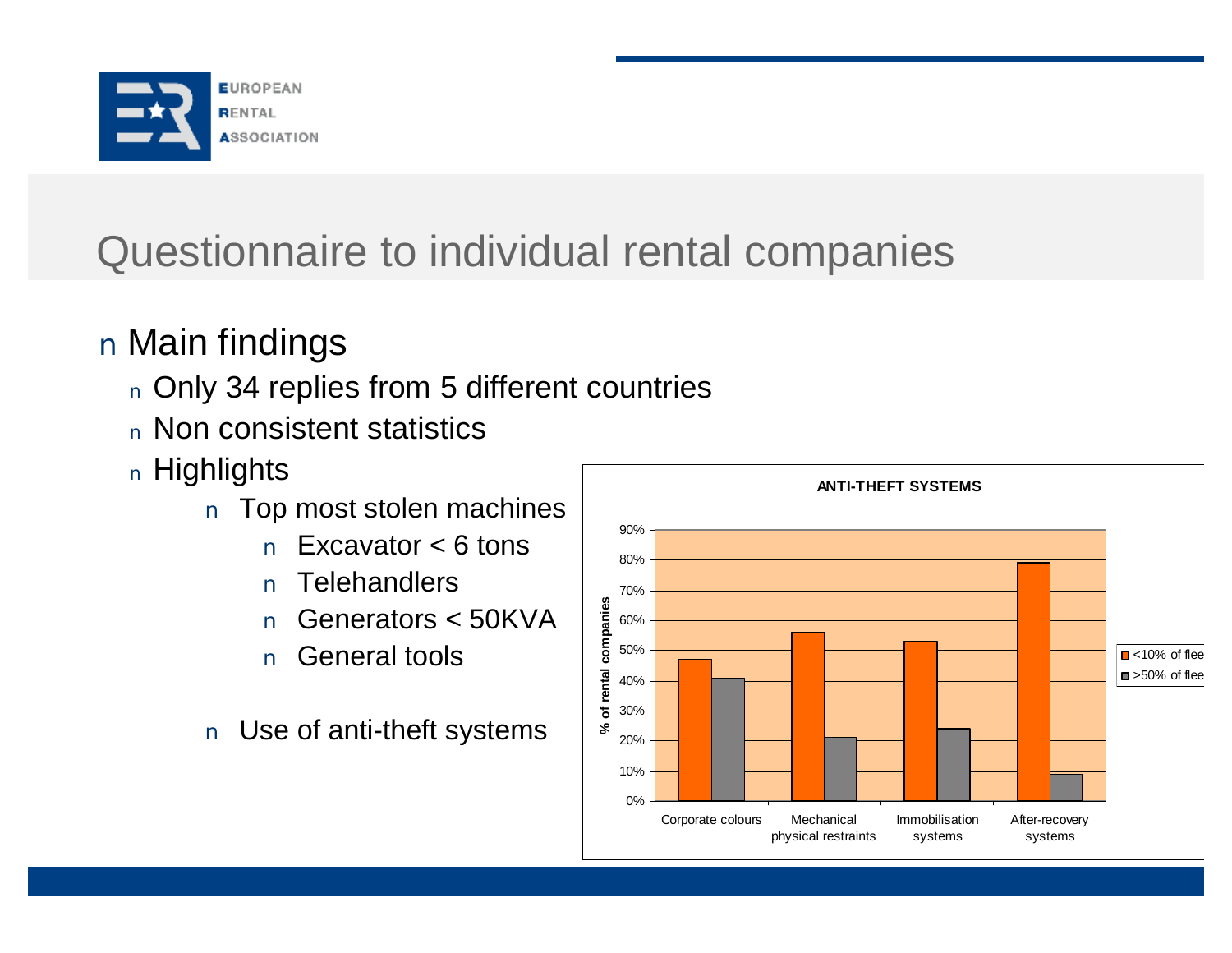

## Relations with European Organisations

n First joint meeting with ECED, FIEC, CECE & ERA on 08/04/09 n Different attitudes towards theft…

<sup>n</sup> ECED

n Equipment theft register (not updated)

<sup>n</sup> FIEC

- n Not critical for their national associations
- n Seen as an issue for the police & insurance companies

<sup>n</sup> CECE

n Minor priority compared to non-compliant equipment

- n And yet, some common concerns
	- <sup>n</sup> Focus on police
	- <sup>n</sup> Focus on insurance companies (see UK)
	- <sup>n</sup> Combining data on theft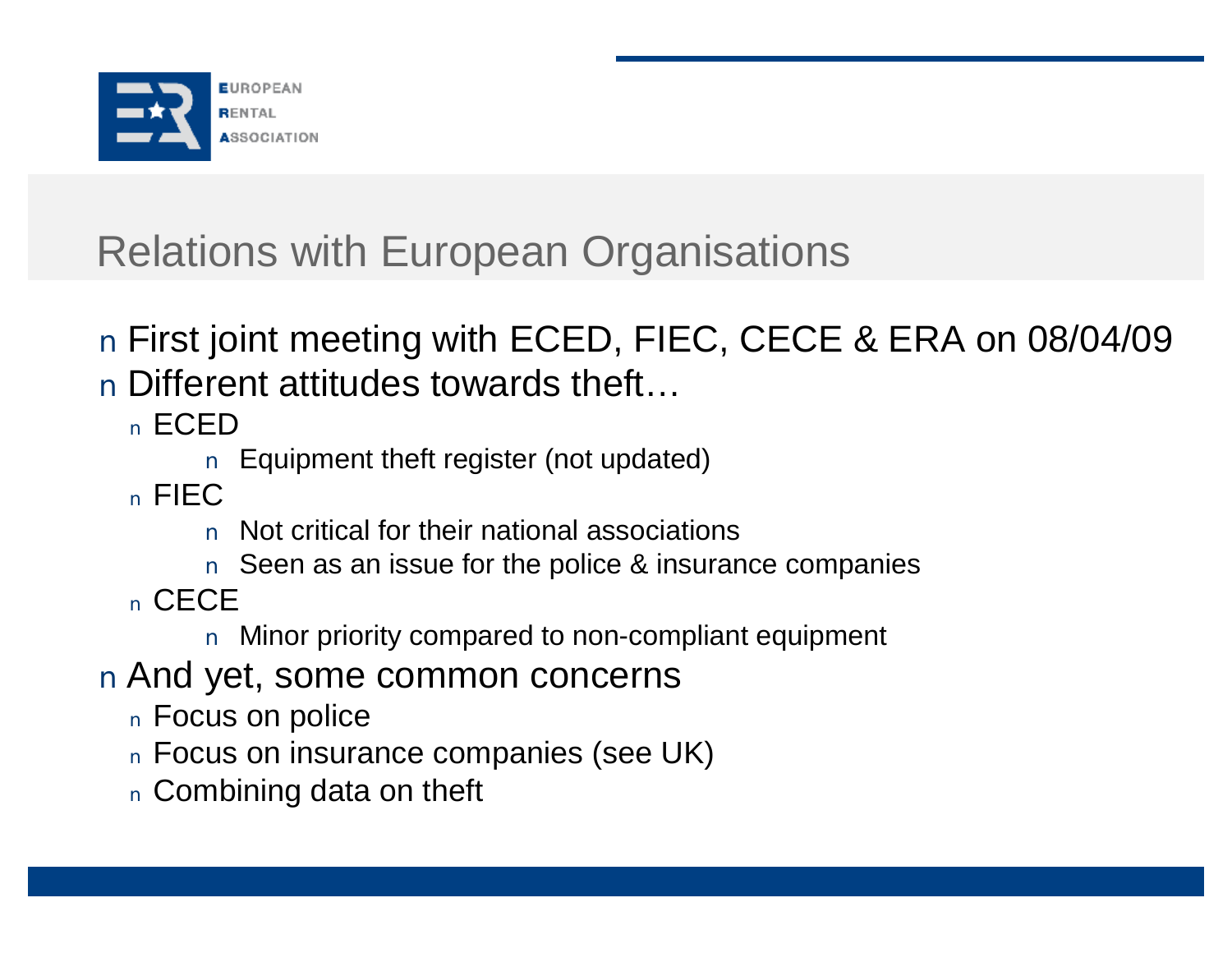

## Stolen equipment register

#### n Already existing in some countries

- <sup>n</sup> France: FNTP website
- <sup>n</sup> Italy: ASODIMI website
- <sup>n</sup> Norway: NRA register
- <sup>n</sup> Sweden: Larmtjänst AB
- <sup>n</sup> The Netherlands : CrimiMail
- <sup>n</sup> UK: CESAR & TER

#### n but

- <sup>n</sup> Limited usage
- <sup>n</sup> Not public
- <sup>n</sup> Non comparable & compatible
- <sup>n</sup> Not always updated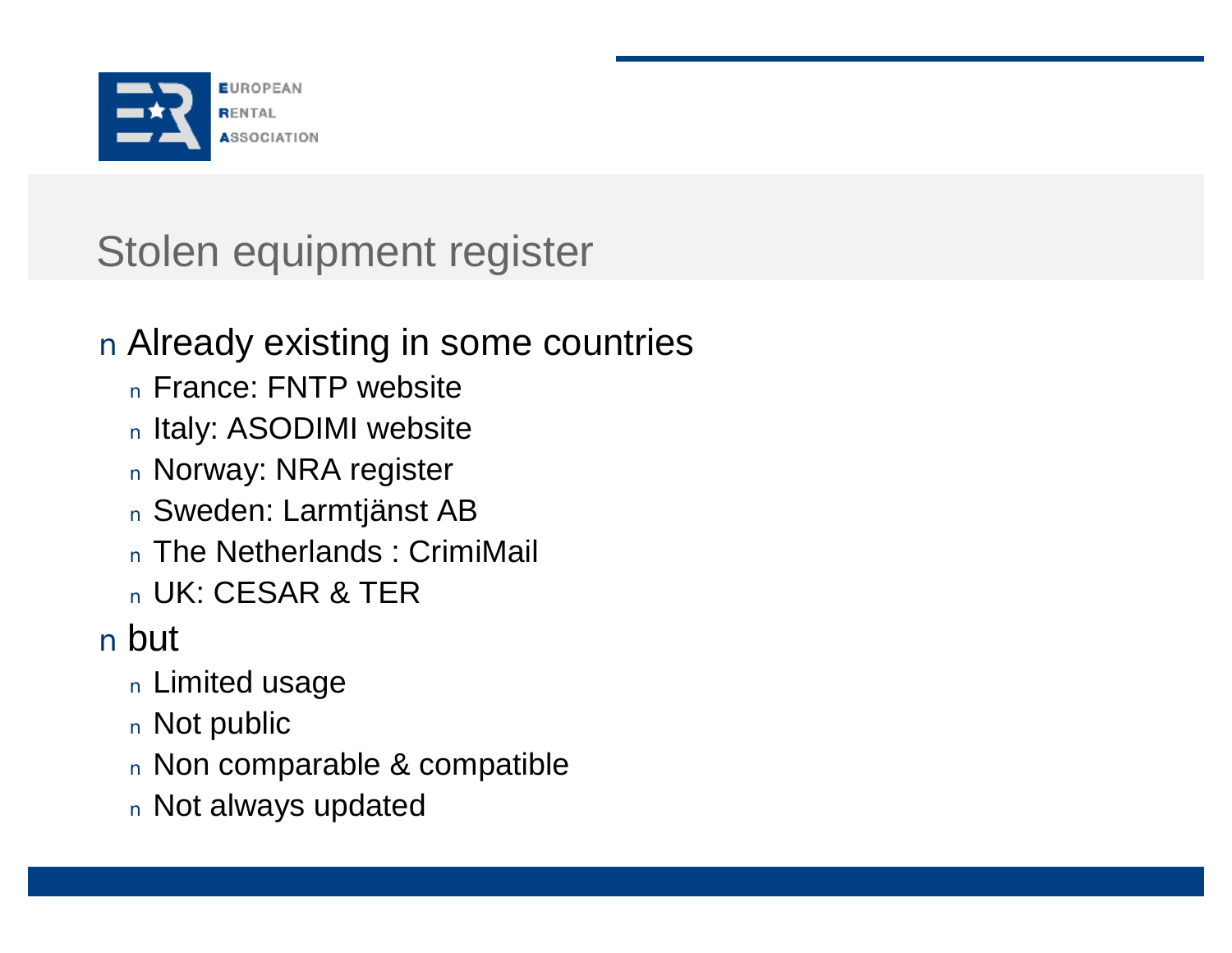

Stolen equipment register

## nERA's follow up

<sup>n</sup> Investigate with CECE a possible European registration scheme

<sup>n</sup> Create a viewer / search engine type

- n To link together existing national registers
- n Unrestricted access for all parties: rental companies, police, insurance companies, manufacturers, dealers…
- n Opened as a database for countries without existing systems



Structure, code of conduct, procedures to be specified